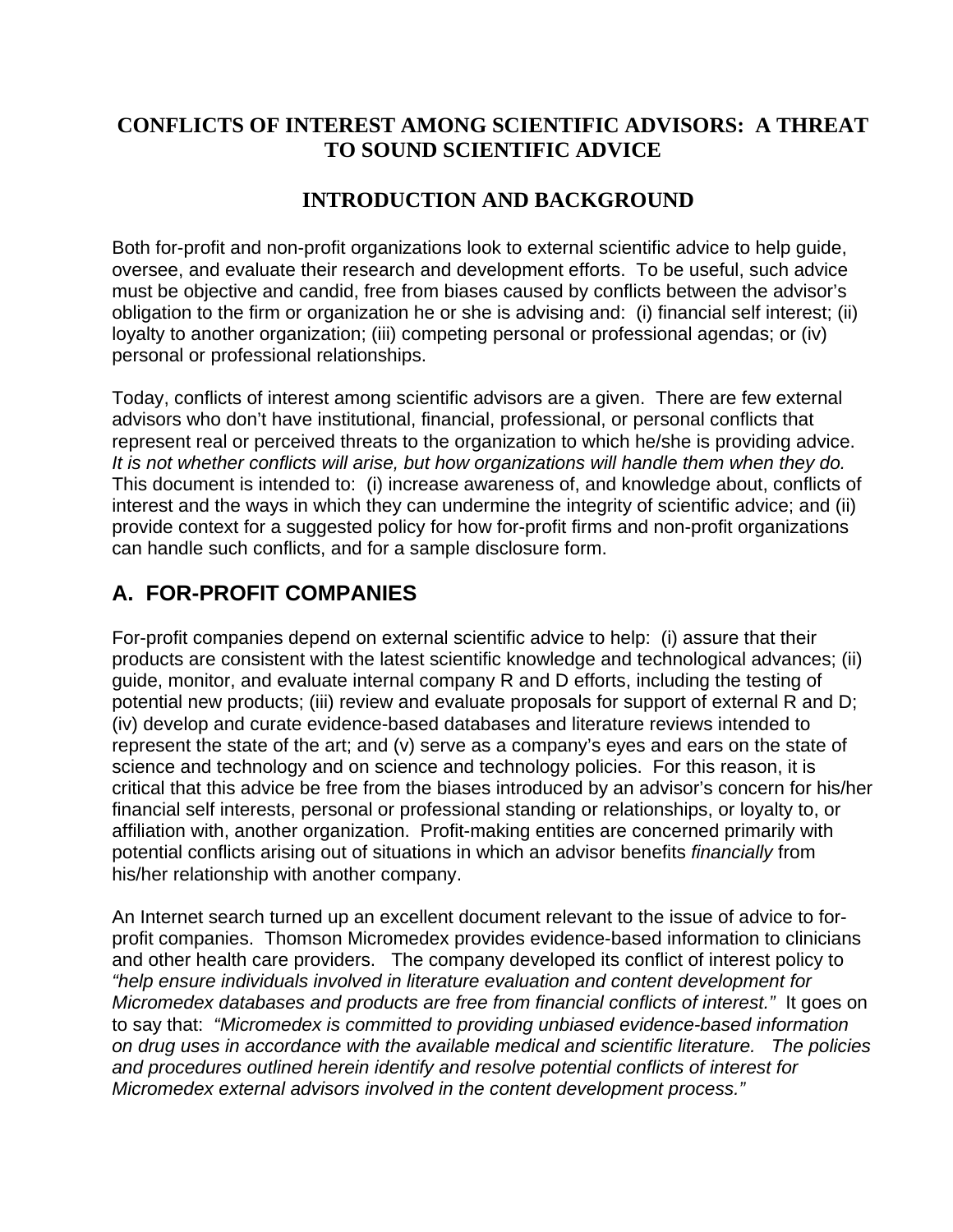Micromedex is concerned primarily with the relationships between its advisors or close relatives (especially a spouse) and drug companies, particularly conflicts having to do with the relationship with a pharmaceutical firm whose drug use is being documented. These relationships include:

- *Employment or Leadership Positions* Includes serving as an employee, director, or partner in the subject pharmaceutical company;
- *Equity or Stock Ownership* Stock or equity ownership in a company where the advisor or spouse has direct control over the disposition of the ownership interest, and the value of the stock or equity ownership exceeds a specified amount;
- *Fees and Payments* Money received as fees or payments from a pharmaceutical company for consultation, advice, lecture fees, honoraria, and other services;
- *Research Funding* Receipt of funding from the pharmaceutical company for research on which the advisor or his/her spouse is the principal investigator; and
- *Intellectual Property* Including: (i) where the advisor owns the patent, other IP, or royalty rights in a drug that is the subject of a Micromedex review; and (ii) where the advisor holds IP or royalty rights in an unrelated product and receives payments from a pharmaceutical firm.

Conflicts of interest are documented and publicly available on the Micromedex Web site.<sup>[1](#page-1-0)</sup>

## **B. NON-PROFIT ORGANIZATIONS**

 $\overline{a}$ 

Objective scientific advice is equally important for non-profit organizations, including foundations, a wide range of charitable organizations, research universities, and government agencies. Non-profit organizations depend on objective scientific advice to help: (i) guide and oversee service delivery programs that depend on sound evidence of safety and effectiveness; (ii) guide, oversee, and evaluate their internal research and research funding programs; (iii) review research proposals submitted to funding agencies for support; and (iv) assess compliance with regulations intended to protect public health and safety.

Perhaps the most widely used and referred to conflict of interest (COI) policy is that of the National Institutes of Health (NIH) which covers thousands of scientists reviewing thousands of research proposals. NIH perceives COI in scientific peer review to exist *"when a reviewer has an interest in a grant or cooperative agreement application or an R and D proposal that* 

<span id="page-1-0"></span>[http://www.micromedex.com/about\\_us/editorial/ed\\_ConflictofInterest.pdf](http://www.micromedex.com/about_us/editorial/ed_ConflictofInterest.pdf).